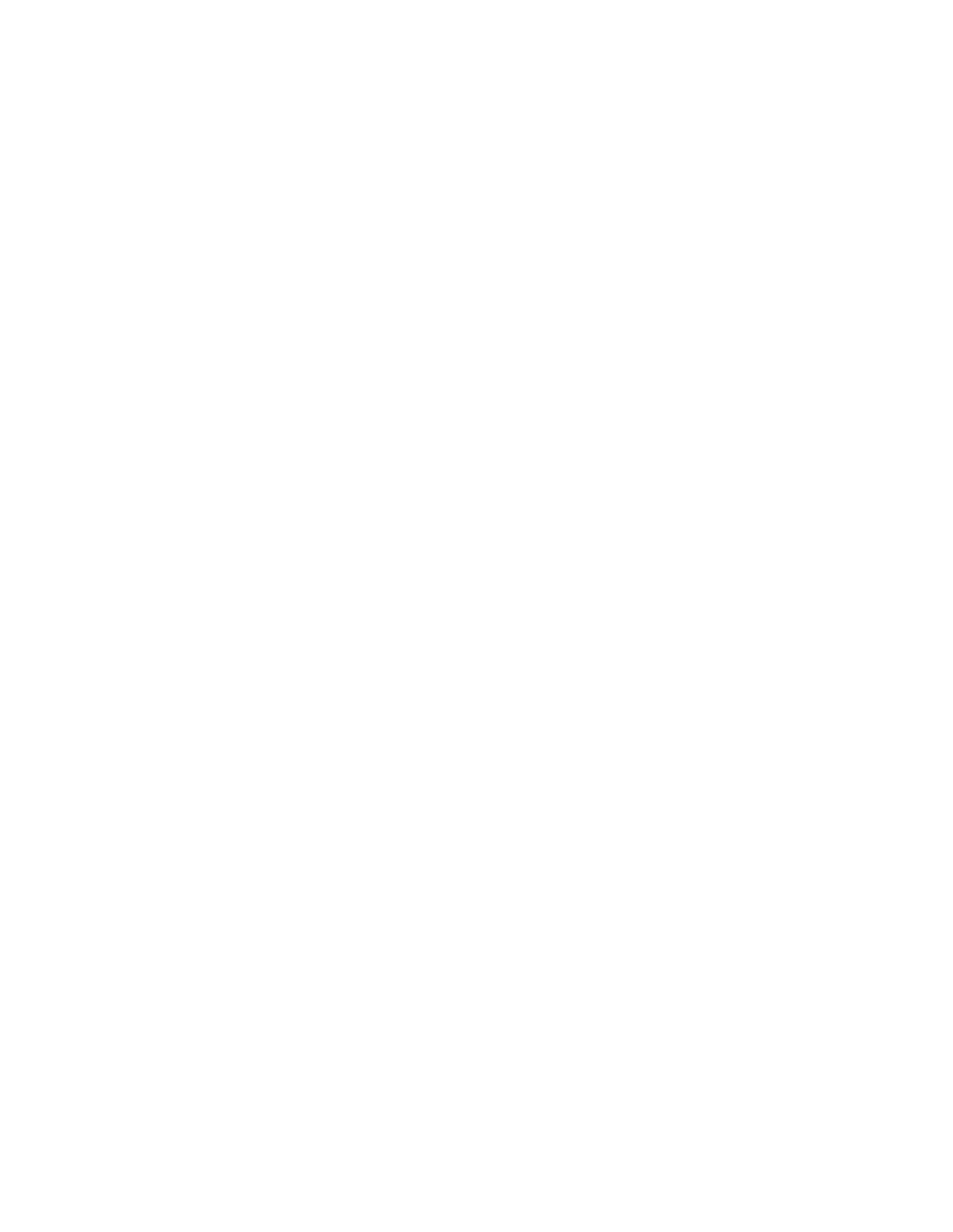### **CONSENT CALENDAR**

#### **Concurrent Resolution for Notice under Joint Rule 16**

The following joint concurrent resolution has been introduced for approval by the Senate and House and will be adopted by the Senate unless a Senator requests floor consideration before the end of the session of the next legislative day. Requests for floor consideration should be communicated to the Secretary's Office.

### **S.C.R. 39.**

By Senators Mullin, Collamore, and Flory,

By Representatives Burditt of West Rutland, Canfield of Fair Haven, Carr of Brandon, Chesnut-Tangerman of Middletown Springs, Cupoli of Rutland City, Devereux of Mount Holly, Fagan of Rutland City, Gage of Rutland City, Helm of Fair Haven, Komline of Dorset, McCoy of Poultney, Potter of Clarendon, Russell of Rutland City, Shaw of Pittsford, Tate of Mendon, and Terenzini of Rutland Town,

**S.C.R. 39.** Senate concurrent resolution congratulating the Rutland Garden Club on its centennial anniversary.

*Whereas*, since its founding in 1915, the Rutland Garden Club (RGC) has sought to "provide a social framework for the sharing of information and ideas on gardening and floral design," and

*Whereas*, the RGC seeks to stimulate the public's interest in all phases of gardening, and

*Whereas*, its continuing activities include the design, planting, and maintenance of the Rutland City gardens and downtown spaces and offering garden therapy services, and

*Whereas*, as a member of the Federated Garden Clubs of Vermont, Inc., the RGC is able to exchange ideas with other garden clubs throughout the State, and

*Whereas*, a highlight of the RGC's centennial celebration was the holding of a standard (competitive and educational) flower show, and

*Whereas*, the RGC's 2015 standard flower show, entitled "Song of the Seasons," was held May 30–31, 2015 at the Vermont Marble Museum in Proctor and included Division I (judged floral designs), Division II (over 100 judged horticultural exhibits, including perennials), and Division III (special exhibits on bees, Vermont's endangered and invasive plants, and home solar technology), and